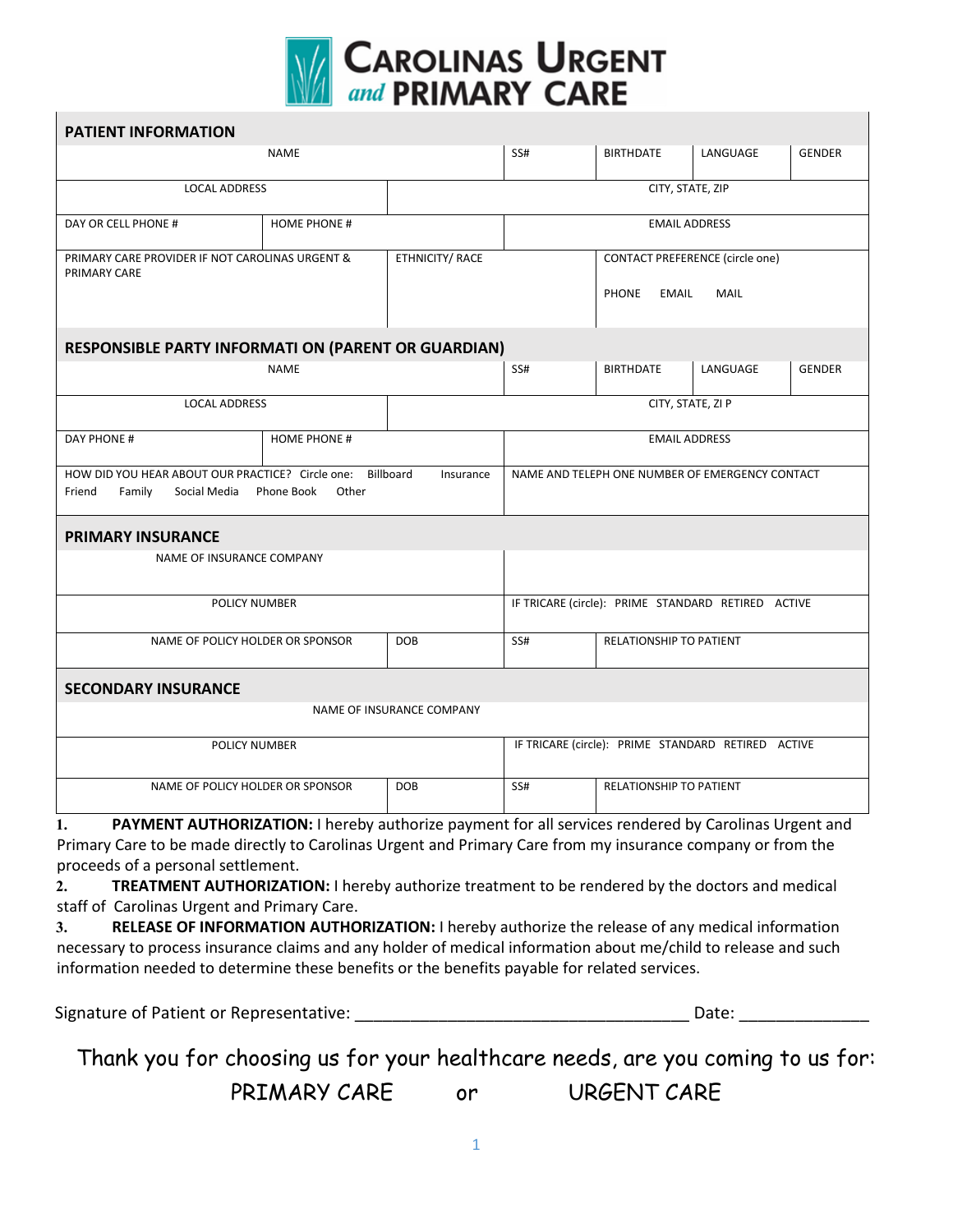

**HEALTH HISTORY FORM**

| Today's Date: _____________________________ |                                                                                  | Age: ____________________________                                              |  |  |
|---------------------------------------------|----------------------------------------------------------------------------------|--------------------------------------------------------------------------------|--|--|
|                                             | Date of last physical exam (and/or pap smear): _________________________________ |                                                                                |  |  |
|                                             |                                                                                  |                                                                                |  |  |
|                                             |                                                                                  | Date of last flu shot: Date of last tetanus shot: Date of last pneumonia shot: |  |  |
| What is the reason for your visit?          |                                                                                  |                                                                                |  |  |

*SYMPTOMS:* Check symptoms you currently have

| General               |
|-----------------------|
| □ Anxiety             |
| □ Bipolar Disorder    |
| $\sqcap$ Chills       |
| $\square$ Depression  |
| $\sqcap$ Dizziness    |
| $\Box$ Fainting       |
| □ Fever               |
| □ Forgetfulness       |
| $\sqcap$ Headache     |
| $\Box$ Loss of Sleep  |
| $\Box$ Loss of Weight |
| $\sqcap$ Nervousness  |
| $\sqcap$ Numbness     |
| $\Box$ Seizure        |
| $\sqcap$ Sweats       |
|                       |

## Gastrointestinal Eye, Ear, Nose, Throat Men Only □ Appetite Poor □ Bleeding gums □ Breast Lump □ Bowel Changes □ Crossed Eyes □ Lump in Testicles □ Constipation □ □ Difficulty Swallowing □ Penis Discharge □ Diarrhea □ Double Vision □ Sore on Penis □ Excessive Hunger □ Earache □ □ □ Other □ Excessive Thirst □ Ear Discharge □ Gas □ Denomicalness □ Hay Fever **Women Only** □ Hemorrhoids □ Hoarseness □ Abnormal Pap □ Indigestion □ Loss of Hearing □ Bleeding between □ Nausea □ Nosebleeds periods □ Rectal Bleeding □ Persistent Cough □ Breast Lump □ Vomiting □ Sinus Problems Pain Date of last colon cancer

□ Bloating □ District District District District District Difficulties

# □ Stomach Pain □ Binging in Ears □ Extreme Menstrual □ Vomiting Blood □ Vision – Flashes □ Painful Intercourse □ Vaginal Discharge Date of last Period: \_\_\_\_\_\_\_\_\_\_\_ Pap: Mammogram: Are you pregnant?

### **Muscle/Joint/Bone Cardiovascular Skin**

Pain, weakness or □ Chest Pain □ □ Sore that won't heal **Genito-Urinary** numbness in: □ High Blood Pressure□ Blood in urine □ Arms □ Hips □ Irregular Heart Beat □ Rash □ Frequent Urination □ Feet □ Neck □ Swelling of ankles □ Hives □ Painful Urination □ Hands □ Shoulders □ Poor Circulation □ Itching □ Rapid Heart Beat □ □ Change in Moles □ Varicose Veins

screening?

□ Back □ Legs □ Low Blood Pressure □ Bruise Easily □ Lack of bladder control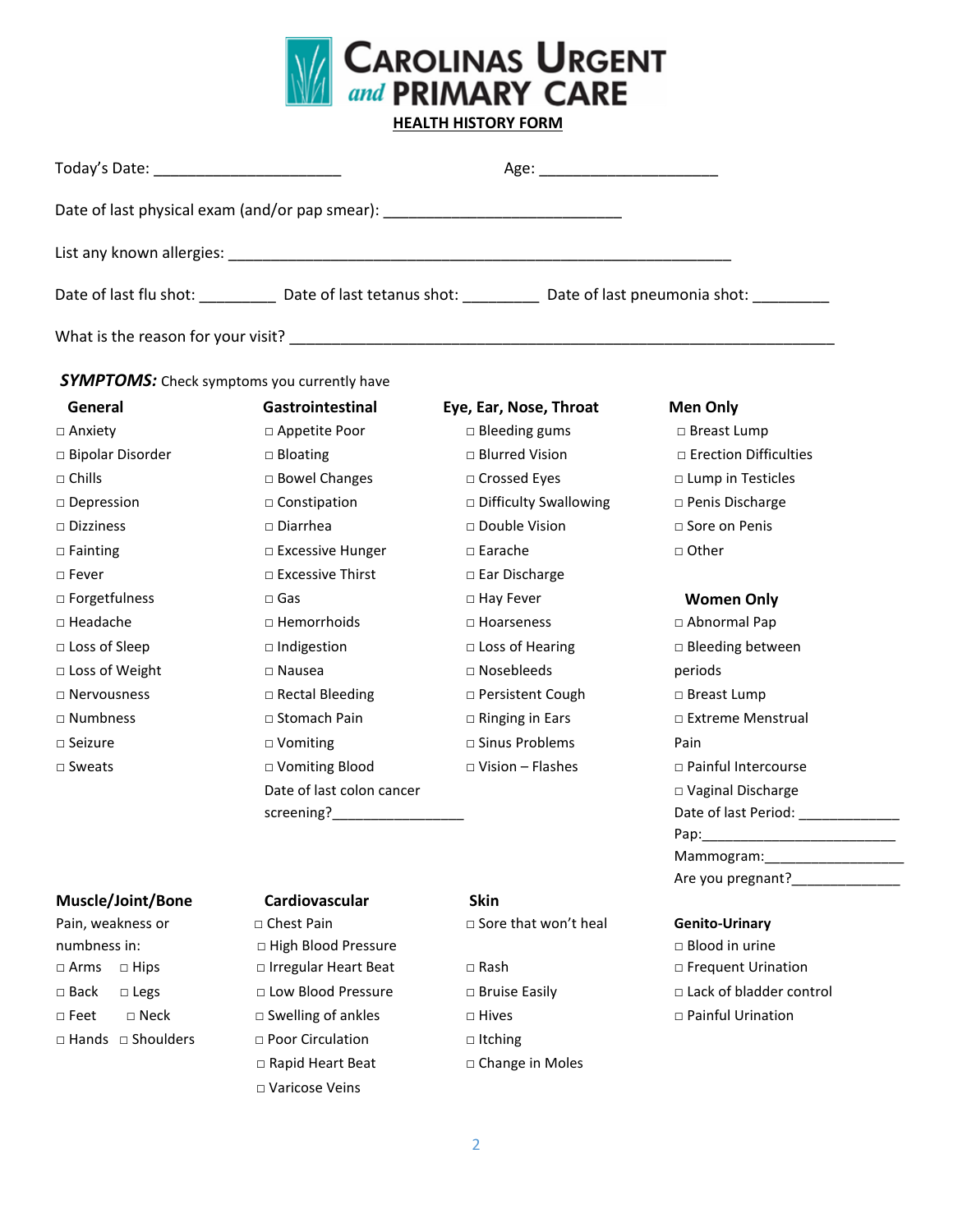

### **CONDITIONS:** Check conditions you currently have or have had in the past year

| Preferred Pharmacy Name:<br><b>MEDICATIONS</b>                                  | Alcohol type___________________How much per day?____________________Age started_____________Age stopped_______<br>List medications you are currently taking |                                        |                                         |
|---------------------------------------------------------------------------------|-------------------------------------------------------------------------------------------------------------------------------------------------------------|----------------------------------------|-----------------------------------------|
|                                                                                 |                                                                                                                                                             |                                        |                                         |
|                                                                                 |                                                                                                                                                             |                                        |                                         |
|                                                                                 |                                                                                                                                                             |                                        |                                         |
|                                                                                 |                                                                                                                                                             |                                        |                                         |
|                                                                                 |                                                                                                                                                             |                                        |                                         |
|                                                                                 |                                                                                                                                                             |                                        |                                         |
|                                                                                 |                                                                                                                                                             |                                        |                                         |
|                                                                                 |                                                                                                                                                             |                                        |                                         |
|                                                                                 |                                                                                                                                                             |                                        |                                         |
|                                                                                 |                                                                                                                                                             |                                        |                                         |
|                                                                                 |                                                                                                                                                             |                                        |                                         |
|                                                                                 | # of Pregnancies: _________# of Deliveries: ________# of Miscarriages: _______# of Abortions ________                                                       |                                        |                                         |
| $\Box$ Cataracts                                                                |                                                                                                                                                             |                                        | □ Venereal Disease                      |
| □ Cancer, Type __________                                                       | $\square$ Herpes                                                                                                                                            | $\square$ Pneumonia                    | □ Vaginal Discharge                     |
| $\Box$ Bulimia                                                                  | $\Box$ Hernia                                                                                                                                               | □ Pacemaker                            | $\Box$ Ulcers                           |
| □ Bronchitis                                                                    | $\Box$ Hepatitis                                                                                                                                            | $\Box$ Mumps                           | $\Box$ Typhoid Fever                    |
| □ Breast Lump                                                                   | □ Heart Disease                                                                                                                                             | □ Multiple Sclerosis                   | $\square$ Tuberculosis                  |
| □ Blood Transfusion                                                             | $\Box$ Gout                                                                                                                                                 | □ Mononucleosis                        | $\Box$ Tonsillitis                      |
| $\Box$ Asthma<br>□ Bleeding Disorders                                           | $\square$ Goiter<br>$\Box$ Gonorrhea                                                                                                                        | $\Box$ Migraines<br>$\Box$ Miscarriage | □ Suicide Attempt<br>□ Thyroid Problems |
| $\Box$ Arthritis                                                                | □ Glaucoma                                                                                                                                                  | $\square$ Measles                      | $\Box$ Stroke                           |
|                                                                                 | $\Box$ Epilepsy                                                                                                                                             | □ Liver Disease                        | $\sqcap$ Scarlet fever                  |
|                                                                                 | $\Box$ Emphysema                                                                                                                                            | □ Kidney Disease                       | □ Rheumatic Fever                       |
|                                                                                 | $\square$ Diabetes                                                                                                                                          | $\Box$ HIV Positive                    | □ Psychiatric Care                      |
|                                                                                 |                                                                                                                                                             | □ High Cholesterol                     | □ Prostate Problem                      |
| $\Box$ Alcoholism<br>$\Box$ Anemia<br>$\Box$ Anorexia<br>$\square$ Appendicitis | □ Chicken Pox                                                                                                                                               |                                        |                                         |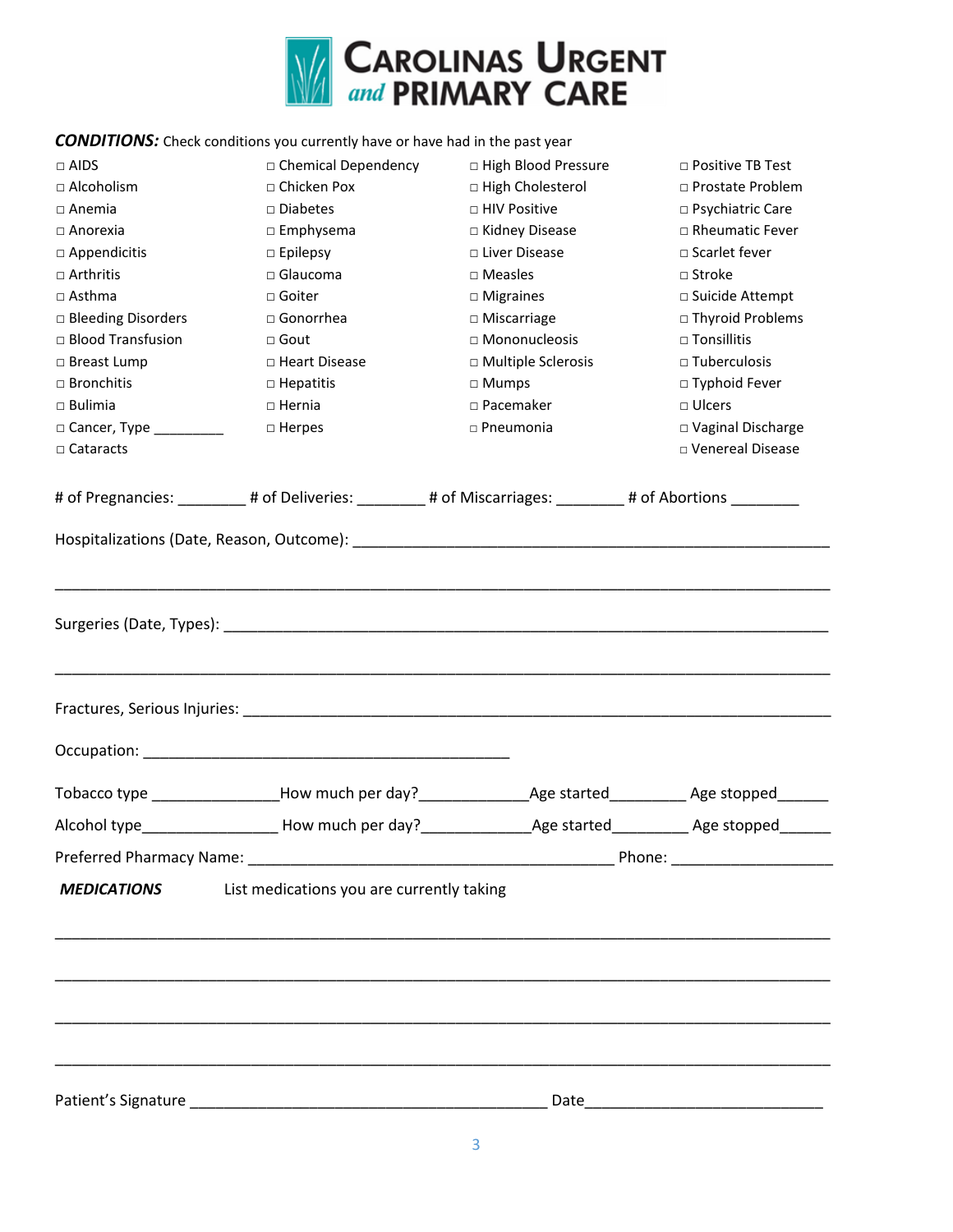

| Relation        | Age | State of | Age of | Cause of Death | Circle if blood relatives had any of the following: |
|-----------------|-----|----------|--------|----------------|-----------------------------------------------------|
|                 |     | Health   | Death  |                | Relationship to you<br><b>Disease</b>               |
| Father          |     |          |        |                | Arthritis, Gout                                     |
| Mother          |     |          |        |                | Asthma, Hay Fever                                   |
| <b>Brothers</b> |     |          |        |                | Cancer, Type:                                       |
|                 |     |          |        |                | <b>Chemical Dependency</b>                          |
|                 |     |          |        |                | <b>Diabetes</b>                                     |
|                 |     |          |        |                | Heart Disease, Stroke                               |
| <b>Sisters</b>  |     |          |        |                | <b>High Blood Pressure</b>                          |
|                 |     |          |        |                | Kidney                                              |
|                 |     |          |        |                | Tuberculosis                                        |
| Children        |     |          |        |                | Other                                               |
|                 |     |          |        |                |                                                     |

\_\_\_\_\_\_\_\_\_\_\_\_\_\_\_\_\_\_\_\_\_\_\_\_\_\_\_\_\_\_\_\_\_\_\_\_\_\_\_\_\_\_\_\_\_\_\_\_\_\_\_\_\_\_\_\_\_\_\_\_\_\_\_\_\_\_\_\_\_\_\_\_\_\_\_\_\_\_\_\_\_\_\_\_\_\_\_\_\_\_\_\_\_\_\_\_\_\_ \_\_\_\_\_\_\_\_\_\_\_\_\_\_\_\_\_\_\_\_\_\_\_\_\_\_\_\_\_\_\_\_\_\_\_\_\_\_\_\_\_\_\_\_\_\_\_\_\_\_\_\_\_\_\_\_\_\_\_\_\_\_\_\_\_\_\_\_\_\_\_\_\_\_\_\_\_\_\_\_\_\_\_\_\_\_\_\_\_\_\_\_\_\_\_\_\_\_ \_\_\_\_\_\_\_\_\_\_\_\_\_\_\_\_\_\_\_\_\_\_\_\_\_\_\_\_\_\_\_\_\_\_\_\_\_\_\_\_\_\_\_\_\_\_\_\_\_\_\_\_\_\_\_\_\_\_\_\_\_\_\_\_\_\_\_\_\_\_\_\_\_\_\_\_\_\_\_\_\_\_\_\_\_\_\_\_\_\_\_\_\_\_\_\_\_\_ \_\_\_\_\_\_\_\_\_\_\_\_\_\_\_\_\_\_\_\_\_\_\_\_\_\_\_\_\_\_\_\_\_\_\_\_\_\_\_\_\_\_\_\_\_\_\_\_\_\_\_\_\_\_\_\_\_\_\_\_\_\_\_\_\_\_\_\_\_\_\_\_\_\_\_\_\_\_\_\_\_\_\_\_\_\_\_\_\_\_\_\_\_\_\_\_\_\_

\_\_\_\_\_\_\_\_\_\_\_\_\_\_\_\_\_\_\_\_\_\_\_\_\_\_\_\_\_\_\_\_\_\_\_\_\_\_\_\_\_\_\_\_\_\_\_\_\_\_\_\_\_\_\_\_\_\_\_\_\_\_\_\_\_\_\_\_\_\_\_\_\_\_\_\_\_\_\_\_\_\_\_\_\_\_\_\_\_\_\_\_\_\_\_\_\_\_

\_\_\_\_\_\_\_\_\_\_\_\_\_\_\_\_\_\_\_\_\_\_\_\_\_\_\_\_\_\_\_\_\_\_\_\_\_\_\_ \_\_\_\_\_\_\_\_\_\_\_\_\_\_\_\_\_\_\_\_\_\_\_\_\_\_

Other information you feel is important for the doctor to know about you:

Patient Signature Date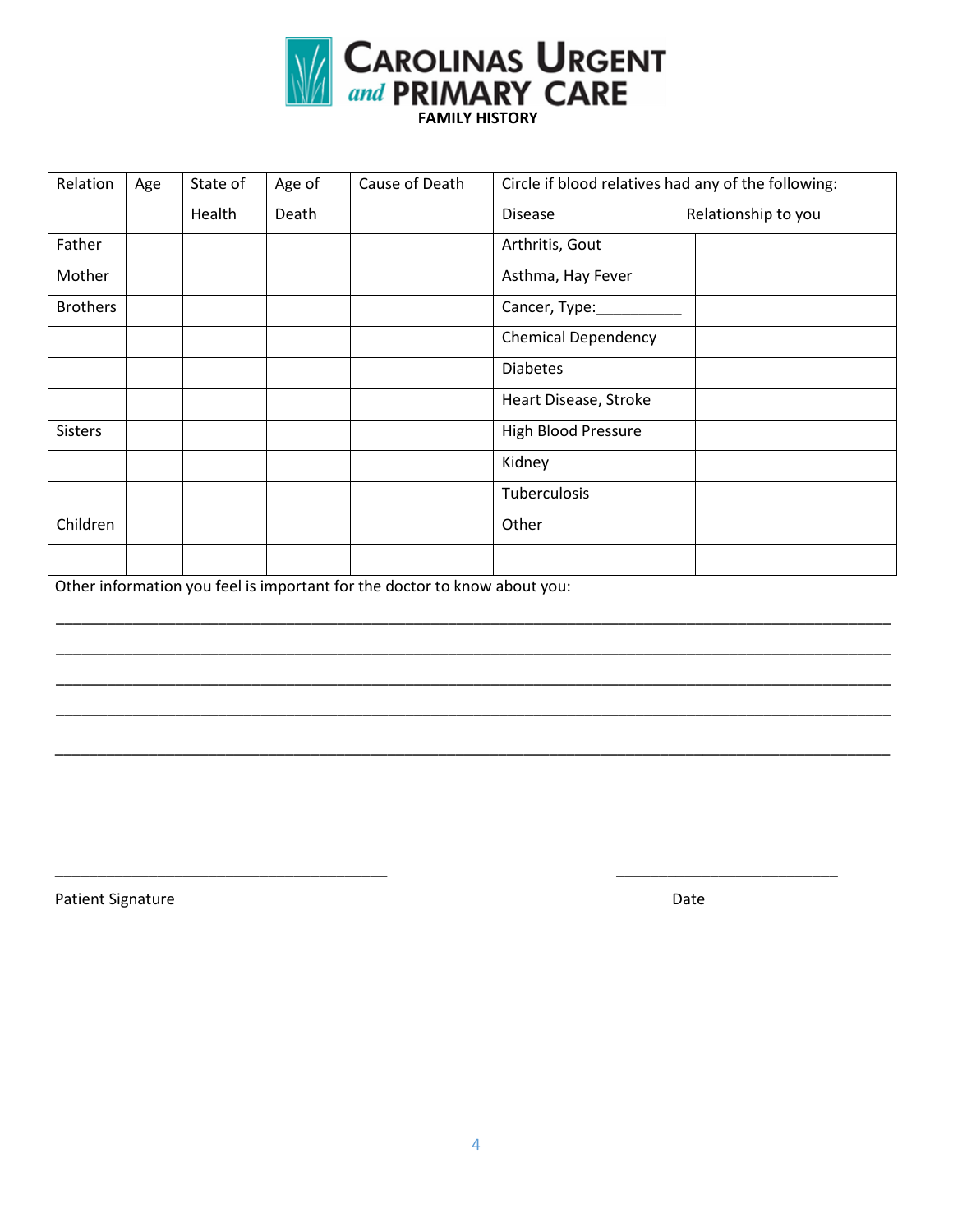

### **Informed Consent & Controlled Medication Use Agreement**

Patient Name: \_\_\_\_\_\_\_\_\_\_\_\_\_\_\_\_\_\_\_\_\_\_\_\_\_\_\_\_\_\_\_\_\_\_\_\_\_\_\_\_ Date of Birth:\_\_\_\_\_\_\_\_\_\_\_\_\_\_\_\_\_ I understand that I or my dependent child has a condition(s) whose treatment may require the use of controlled substances including opioid pain medications, controlled stimulants, or anti-anxiety medications as defined by the North Carolina Medical Board. After carefully discussing risks, benefits and alternatives with my provider, I wish to be treated for this condition with controlled medications as prescribed below:

| <b>Medication/Strength</b> | Dosage/Quantity | Refill Schedule |
|----------------------------|-----------------|-----------------|
|                            |                 |                 |
|                            |                 |                 |

The Patient agrees to and accepts the following conditions. Failure to comply with the conditions in this agreement may result in these medications being discontinued and possible termination of the prescriber/patient relationship.

- 1. New patients requesting prescriptions for controlled substances as continuing care will be required to provide records from their previous provider documenting their treatment history.
- 2. I will take or allow my dependent child to take the medication only as prescribed by my Carolinas Urgent and Primary Care provider(s). I will not change how these medicines are taken without prior specific permission from my prescribing provider. I will not take or give to my dependent child any sedatives, alcohol or other controlled medications without the prior approval of my provider. I will not take or permit my dependent child to take any other medications including those borrowed or accepted from friends or family members or any illicit or street drugs.
- 3. If other providers prescribe controlled medication(s) for me or my dependent child for other conditions, I will inform them of this agreement before they prescribe for me and I will promptly notify the provider who created this agreement with me of the new medication(s).
- 4. I will have all prescriptions for controlled medication(s) filled only at the following pharmacy:
- 5. In the event that I must use another pharmacy to fill my prescription, I will notify my provider as soon as possible.

\_\_\_\_\_\_\_\_\_\_\_\_\_\_\_\_\_\_\_\_\_\_\_\_\_\_\_\_\_\_\_\_\_\_\_\_\_\_\_\_\_\_\_\_\_\_\_\_\_\_\_\_\_\_\_\_\_\_\_\_\_\_\_\_\_\_\_\_\_\_\_\_\_\_\_\_\_\_

- 6. I authorize my provider and my pharmacy to cooperate fully with any city, state, or federal law enforcement agency, including the North Carolina Board of Pharmacy, in the investigation of any possible misuse, sale, or other diversion of my controlled medicine. I authorize my provider to provide a copy of this agreement to my pharmacy. I agree to wave any applicable privilege or right of privacy or confidentiality with respect to these authorizations.
- 7. I understand that Carolinas Urgent and Primary Care participates in North Carolina Controlled Substances Registry. Patient prescription history will be reviewed and any discrepancies may result in dismissal from the practice.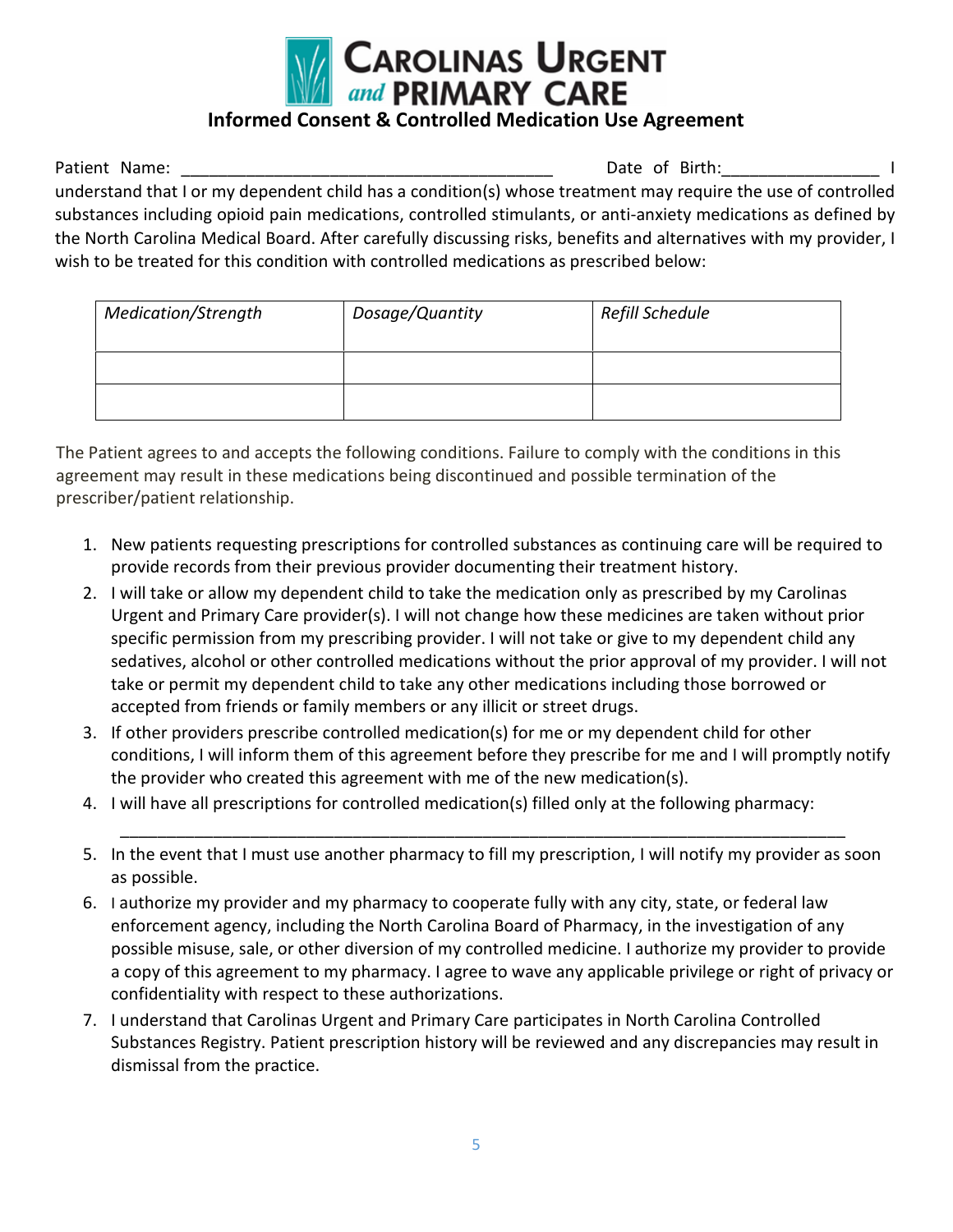

- 8. **Refills will be given only during office hours with three business-days advance notice**. If my controlled medication(s) is/are lost, misplaced or stolen or if l finish them earlier than prescribed, they will not be replaced.
- 9. I will meet regularly with my provider or practice providers for scheduled appointments. I understand that my failure to make and keep these appointments may prevent my medication(s) being filled.
- 10. I understand that my provider or child's provider, may require specialist evaluation of my condition and treatment and I agree to keep appointments when my provider refers me. New patients who are referred to pain management or psychiatry will have three months to establish care with the specialist.
- 11. Success in treatment is measured by my ability to function. Evidence of improved functioning is a requirement for continued treatment. I understand that my provider may change or discontinue this medication if there is no longer evidence that I am receiving a reasonable therapeutic benefit from the medication or that I am no longer a good candidate to continue the medication(s).
- 12. I agree to taper my dose of the controlled medication(s) to determine their effectiveness on request of my provider.
- 13. I understand that it is my responsibility to keep others and myself from harm, including the safety of my driving. If there is any question of impairment in my ability to safely perform any activity, I agree not to attempt to perform such activity until I have discussed this with my provider.
- 14. I agree to store my medications in a secure location.
- 15. I further accept full responsibility for any sickness, injury or untoward event which may happen to anyone else as a result of my taking any of the medications prescribed by this provider.
- 16. I agree to a blood or urine test for drug analysis at any time it is requested by the provider or child's provider. Random drug and alcohol screens are for my protection. I understand that my use of alcohol or recreational drugs or failure to comply with the requested blood or urine testing may result in denial of further prescription for controlled medication(s).
- 17. I agree that I will not give, sell or in any way distribute prescribed medications to others.
- 18. I agree I will not in any way attempt to forge or alter a prescription.
- 19. I agree to bring my medication(s) to the office to be counted if requested.
- 20. I agree that I will not verbally abuse clinic staff.
- 21. If I deviate from the above agreement, I understand that the controlled medication(s) may be tapered and not re-prescribed and may result in my or my child's dismissal as a patient from Carolinas Urgent and Primary Care.
- 22. I understand that Carolinas Urgent and Primary Care has an on-call provider and an Urgent Care to address urgent concerns about prescribed medications that may arise during non-clinic hours. Afterhours access information can also be obtained at www.thejacksonvilleclinic.com.

### **Additional Conditions and Information for Patients prescribed Opioid (Narcotic) Pain Medications:**

a. These medications are being prescribed only for the purpose of treating pain. Along with medications, other medical care may be prescribed to improve the ability to do daily activities. This may include exercise, use of non-opioid analgesics, physical therapy, psychological evaluation/ counseling, weight management, classes on managing pain, integrative therapies such as acupuncture and Healing Touch, or other beneficial therapies or treatment.